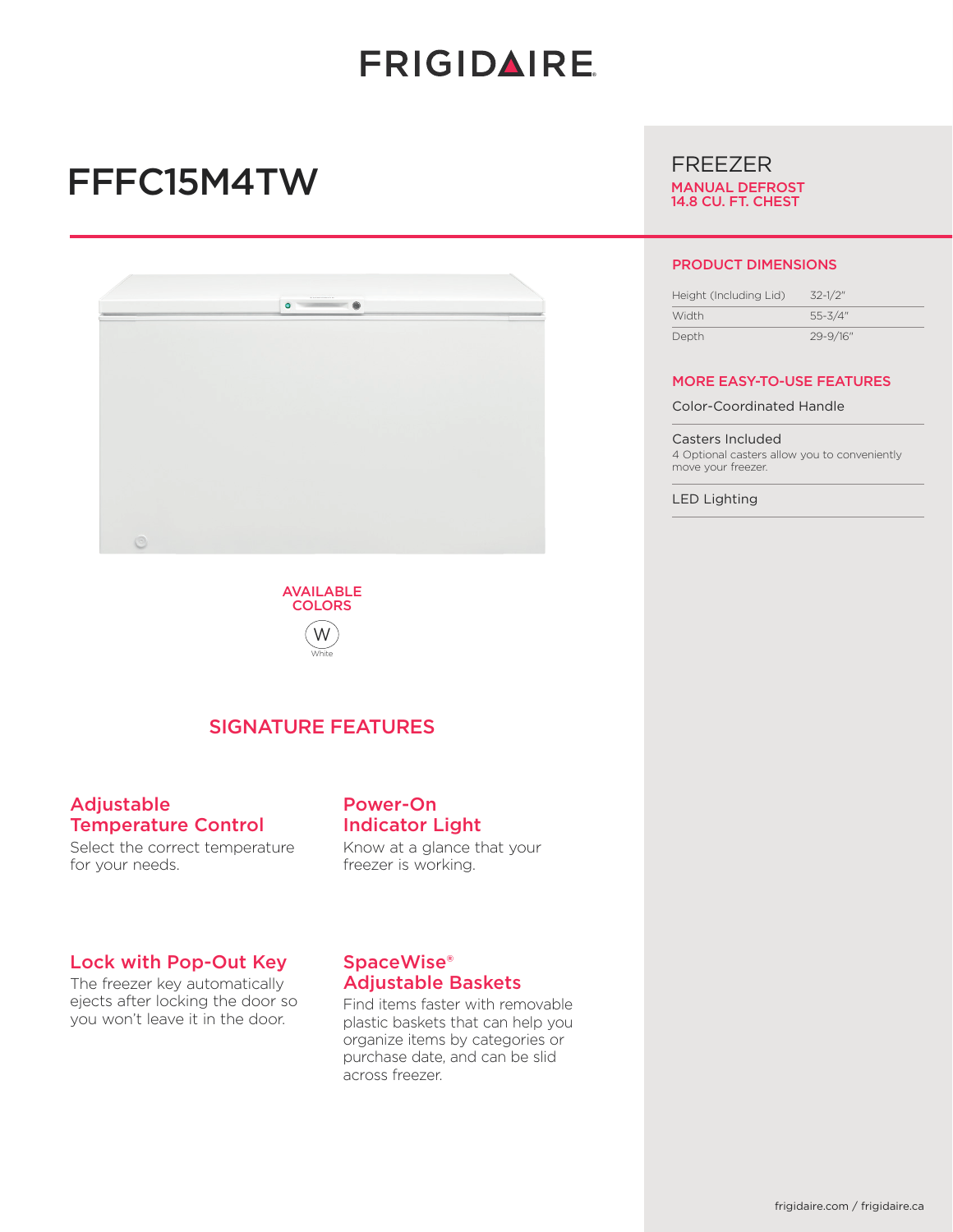### FFFC15M4TW FREEZER 14.8 CU. FT. CHEST

# **FRIGIDAIRE**

#### FEATURES

| Defrost                                 | Manual           | A-Height (Inclu- |
|-----------------------------------------|------------------|------------------|
| Adjustable Temperature Control          | Yes              | B-Width          |
| Interior Lighting                       | <b>IFD</b>       | C-Depth          |
| SpaceWise® Removable Baskets            | $\overline{2}$   | Height with Lid  |
| Defrost Water Drain                     | Yes              |                  |
| I id Handle                             | Yes              |                  |
| Lock with Pop-Out Key                   | Yes              |                  |
| Casters (Included)                      | 4                |                  |
| Power-On Light                          | Yes              |                  |
| <b>CERTIFICATIONS</b>                   |                  |                  |
| CSA Rating                              | Household        |                  |
| <b>SPECIFICATIONS</b>                   |                  |                  |
| Total Capacity (Cu. Ft.)                | 14.8             |                  |
| Annual Energy (kWH)                     | 296              |                  |
| Annual Energy Cost (.1065/kWH)          | \$35.52          |                  |
| Power Cord Connection Location          | Left Bottom Rear |                  |
| Voltage Rating                          | 115V/60Hz        |                  |
| Connected Load (kW rating) @ 115 Volts1 | 0.6              |                  |
| Amps @ 115 Volts                        | 5                |                  |
| Minimum Circuit Required (Amps)         | 15               |                  |
| Shipping Weight (Approx.)               | 152 Lbs.         |                  |

'An electrical supply with grounded three-prong receptacle is required. The power supply<br>circuit must be installed in accordance with current edition of National Electrical Code<br>(NFPA 70) and local codes & ordinances.

#### PRODUCT DIMENSIONS

| A-Height (Including Lid) | $32-1/2"$    |
|--------------------------|--------------|
| R-Width                  | $55 - 3/4"$  |
| C-Depth                  | 29-9/16"     |
| Height with Lid Open 90° | $59 - 7/8$ " |
|                          |              |





*Specifications subject to change. Accessories information available on the web at frigidaire.com / frigidaire.ca* **Note:** For planning purposes only. Always consult local and national electric, gas and plumbing codes.<br>Refer to Product Installation Guide for detailed installation instructions on the web at frigidaire.com / frigidaire.c

FRIGIDAIRE.